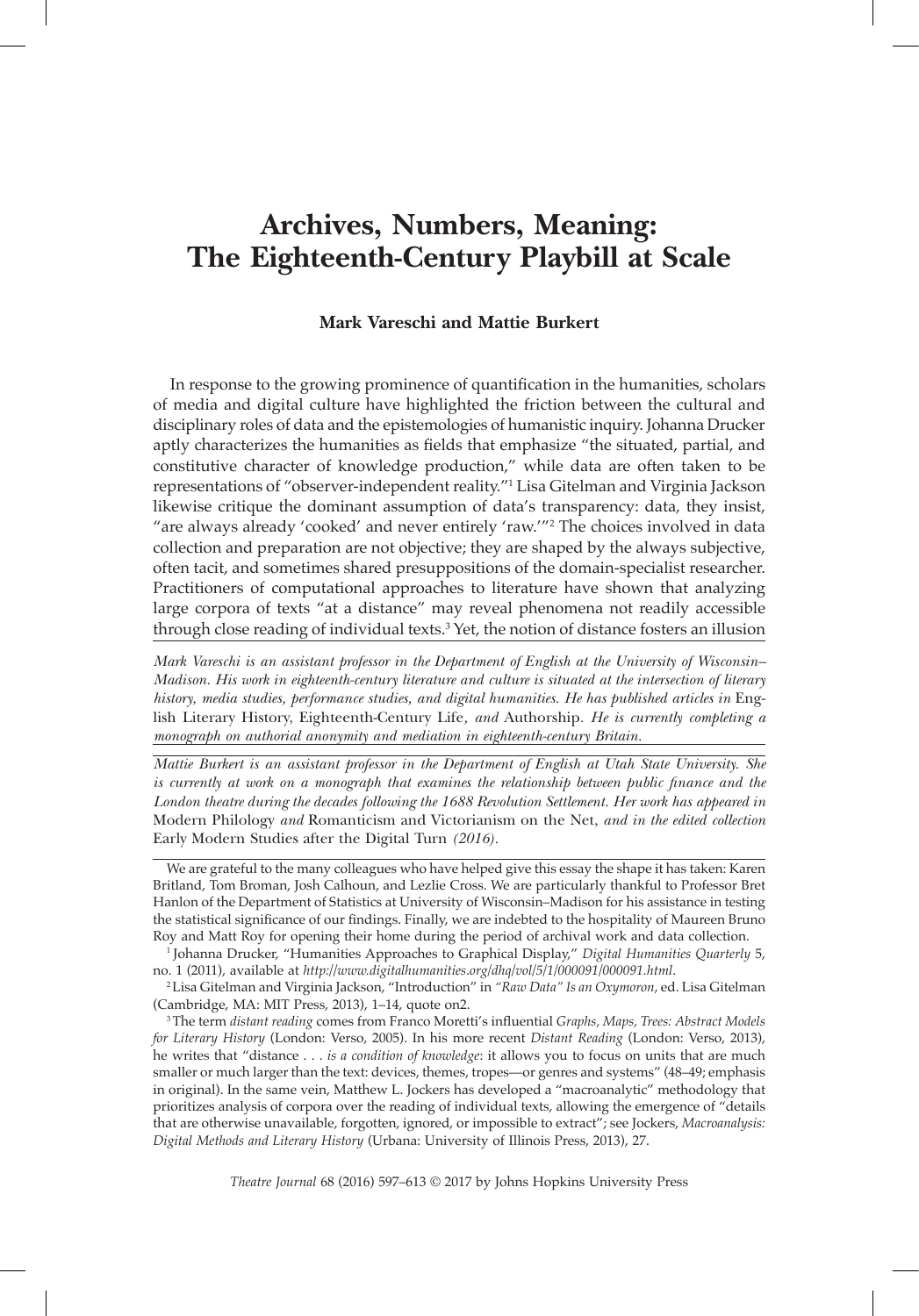of objectivity that often occludes the preconditions of such work: the transformation of cultural artifacts into objects in a series that can be embedded into computational spaces.4 Printed codices must become .txt fles; properties of artifacts must be organized into a .csv fle. That is, texts, archival materials, and historical individuals must become data, in a process that involves choices about collection, curation, and preparation. The effects of this process seldom have been theorized as part of these large-scale analyses.

To bring a more nuanced understanding of data's mediated and constructed nature to the work of large-scale digital analysis requires a historicized and theorized account of the resources that enable it. New digital collections and databases have undoubtedly presented researchers with powerful ways to explore cultural artifacts, but their interfaces frequently efface the criteria for inclusion and exclusion in their underlying collections, bolstering the illusion that they are authoritative and comprehensive. As a way of accounting for the underlying instability of the digital archive, Bonnie Mak advocates an "archaeological approach" to collections, such as *Early English Books Online*, which bears the traces of earlier catalogs and microfilm resources.<sup>5</sup>

In this essay we model one such approach, theorizing a new dataset of our own creation as a *description* that mediates and transforms our relationship to the objects it describes.<sup>6</sup> While quantitative humanities scholarship is currently preoccupied with how to make meaning from large-scale analyses, we wish to shift attention to the meaning-making problems on the other side of the numbers.<sup>7</sup> Rather than the massive datasets, sophisticated computational models, or rich visualizations that characterize many digital humanities approaches, we offer an account of the preconditions that enable such approaches, and we do so with regard to a single feature—that of genre. In tracing the transformation of archival artifacts into data objects, we argue that a more refective approach to quantitative analysis opens up new interpretive terrain—terrain that takes advantage of the opportunities available at scale while maintaining the hu-

4David Brewer also asks us to question "the presumptive interchangeability of texts that is required to put them into a series susceptible to quantitative analysis"; see the abstract to Brewer, "Counting, Resonance, and Form: A Speculative Manifesto (with Notes)," *Eighteenth-Century Fiction* 24, no. 2 (2011–12): 161–70.

<sup>5</sup> Bonnie Mak, "Archaeology of a Digitization," *Journal of the Association for Information Science and Technology* 65, no. 8 (2014): 1515–26. See also Ian Gadd, "The Use and Abuse of Early English Books Online," *Literature Compass* 6, no. 3 (2009): 680–92, and "History of Early English Books Online," *Folgerpedia*, March 27, 2015, available at *http://folgerpedia.folger.edu/History\_of\_Early\_English\_Books\_Online*. Robin Valenza and Brad Pasanek have likewise drawn our attention to the limitations of online text corpora: see Valenza, "How Literature Becomes Knowledge: A Case Study," *English Literary History* 76, no. 1 (2009): 215–45; and Pasanek, *Metaphors of Mind: An Eighteenth-Century Dictionary* (Baltimore: Johns Hopkins University Press, 2015). As an example of the dangers of working with datasets of obscure provenance, see Eitan Adam Pechenick, Christopher M. Danforth, and Peter Sheridan Dodds, "Characterizing the Google Books Corpus: Strong Limits to Inferences of Socio-Cultural and Linguistic Evolution," *PLoS ONE* 10, no. 10 (October 7, 2015), available at *http://journals.plos.org/plosone/article?id=10.1371/journal. pone.0137041*. Their study points to the mismatch between how the Google Books corpus was curated and the uses to which the Google Ngram Viewer has been put by researchers.

<sup>6</sup> In a similar vein, Laura Mandell has argued that the process of producing digital representations of material texts makes newly visible the relationship between medium and interface and the cognitive work they do; see Mandell, "What Is the Matter? Or, What Literary Theory Neither Hears Nor Sees," *New Literary History* 38, no. 4 (2007): 755–76.

<sup>7</sup>The "meaning-making problem" facing quantitative studies of culture has been highlighted in Alan Liu's "The Meaning of Digital Humanities," *PMLA* 128, no. 2 (2013): 409–23; and Ryan Heuser and Long Le-Khac's *A Quantitative Literary History of 2,958 Nineteenth-Century British Novels: The Semantic Cohort Method* (Stanford Literary Lab, 2012), available at *https://litlab.stanford.edu/LiteraryLabPamphlet4.pdf*.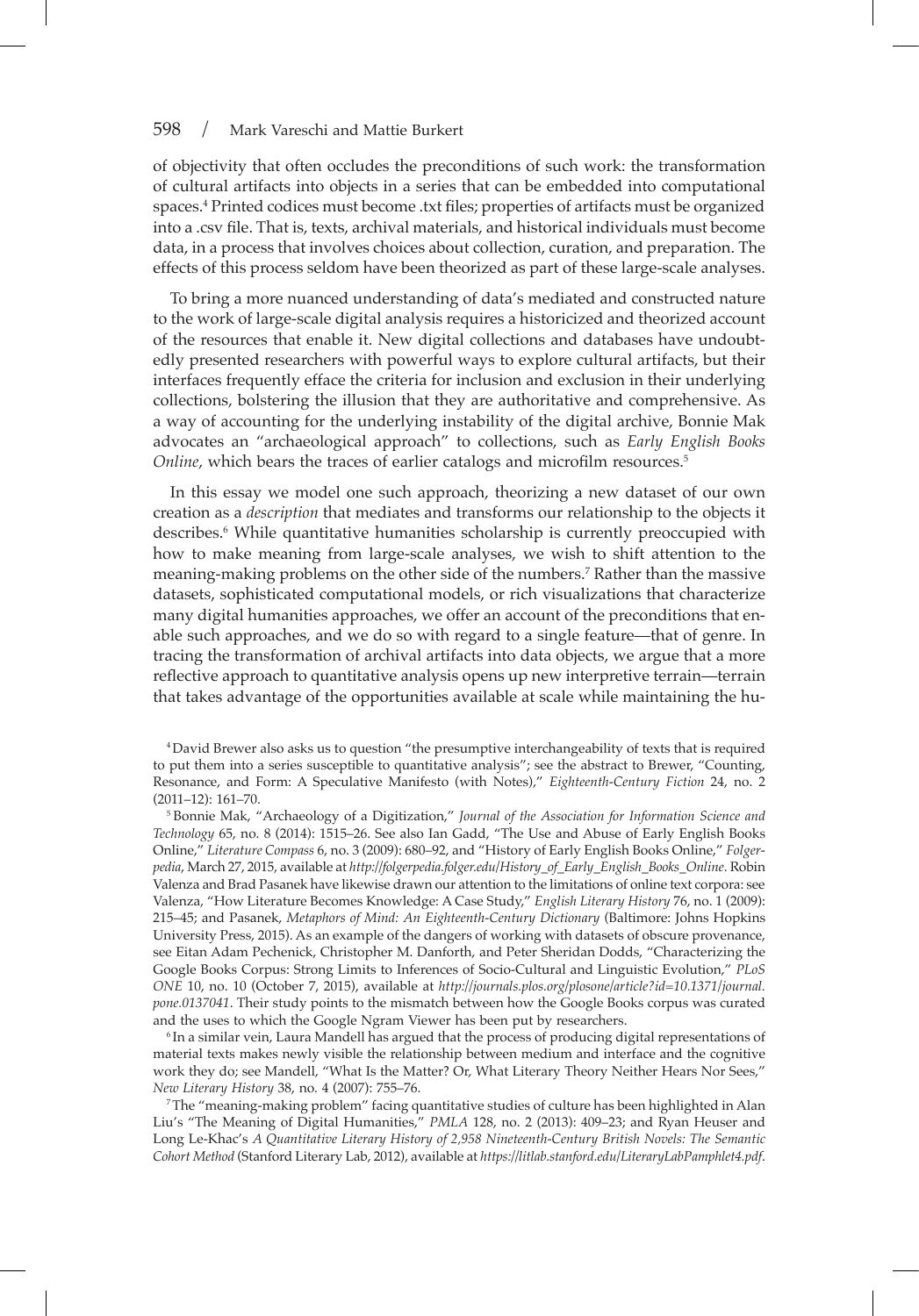manities' commitment to ambiguity, mediation, and situatedness.<sup>8</sup> Such an approach is necessary if the digital humanities are to remain humanistic and avoid the worst excesses of data determinism.

Our objects of study are 1,421 archival eighteenth-century playbills from London (916 from Theatre-Royal Drury Lane, 505 from Theatre-Royal Covent Garden) that were collected and curated as data. As we show, the systematic, yet little-known exclusion of playbills from cataloging and mass digitization efforts made such a collection necessary. The data collection and analysis were performed with a central question in mind: What is the relationship between the ascription of genre and authorship in mid-eighteenth-century theatre? Examining these playbills at scale—that is, abstracting hundreds of bills over decades in order to analyze their properties en masse—enables us to track how the categories of authorship and genre operate over time.<sup>9</sup> We find that the inclusion of genre on playbills is a more powerful mode of categorization for eighteenth-century theatrical publics than the inclusion of a named author; in other words, genre does more work on its own to suggest the nature of a play than does the author's name. In order to illustrate how this insight, discovered at scale, can yield deeper understandings of individual theatrical phenomena, we turn to the generically, and authorially, indeterminate dramatic adaptations of Aphra Behn's 1688 novella *Oroonoko*. Over the course of the eighteenth century this novella was adapted to the London and Edinburgh stages at least six times, advertised variously as a tragedy, a tragicomedy, and "a Play." This case study reveals that eighteenth-century theatrical publics had an idiom, previously unrecognized by scholars, for talking about generic ambiguity and even using it to market performances. *Oroonoko* and other plays that similarly challenged conventional generic and authorial categorization were often advertised as "a Play," a seemingly empty label that is revealed to carry significance when these playbills are subjected to quantitative analysis. As we demonstrate throughout this essay, the knowledge claims we can make based on these playbills are products of, and enabled by, our awareness of the highly mediated nature of the dataset. This essay therefore argues for greater transparency and self-refexivity in humanities data collection, demonstrates the compatibility of such approaches with the typical methods of theatre history and performance studies, and reveals previously unrecognized phenomena about the eighteenth-century stage and its practices of publicity.

The playbill is a useful archival object for examination at scale because, by its very nature, the playbill acts as an index of cultural categories like genre and author. Fur-

<sup>8</sup> In situating ourselves in this way we are in conversation with Matthew K. Gold, who, in his lecture "Facts, Patterns, Methods, Meaning: Public Knowledge Building in the Digital Humanities," identifes an emerging cohort of digital humanities practitioners who "use the computational tools of the protoscientifc group but in self-refexive ways that embody the approach of deformative criticism, aiming to highlight interpretative complexity and ambiguity." See Gold, lecture delivered at the University of Wisconsin–Madison, April 17, 2015, available at *http://blog.mkgold.net/2015/04/20/facts-patterns-methodsmeaning-public-knowledge-building-in-the-digital-humanities*.

<sup>9</sup>There is already a long history of quantitative analysis in theatre history. For examples immediately relevant to this essay, see Charles Read Baskervill, "Play-Lists and Afterpieces of the Mid-Eighteenth Century," *Modern Philology* 23, no. 4 (1926): 445–64; Allardyce Nicoll, *A History of English Drama, 1660–1900*, 3rd ed., vol. 2: *Early Eighteenth Century Drama* (Cambridge: Cambridge University Press, 1955); and Robert D. Hume, "Before the Bard: 'Shakespeare' in Early Eighteenth-Century London," *English Literary History* 64, no. 1 (1997): 41–75. In recent years conversations around "counting" and the digital turn have prompted new theoretical attention to the relationship between archival objects and their representation as data.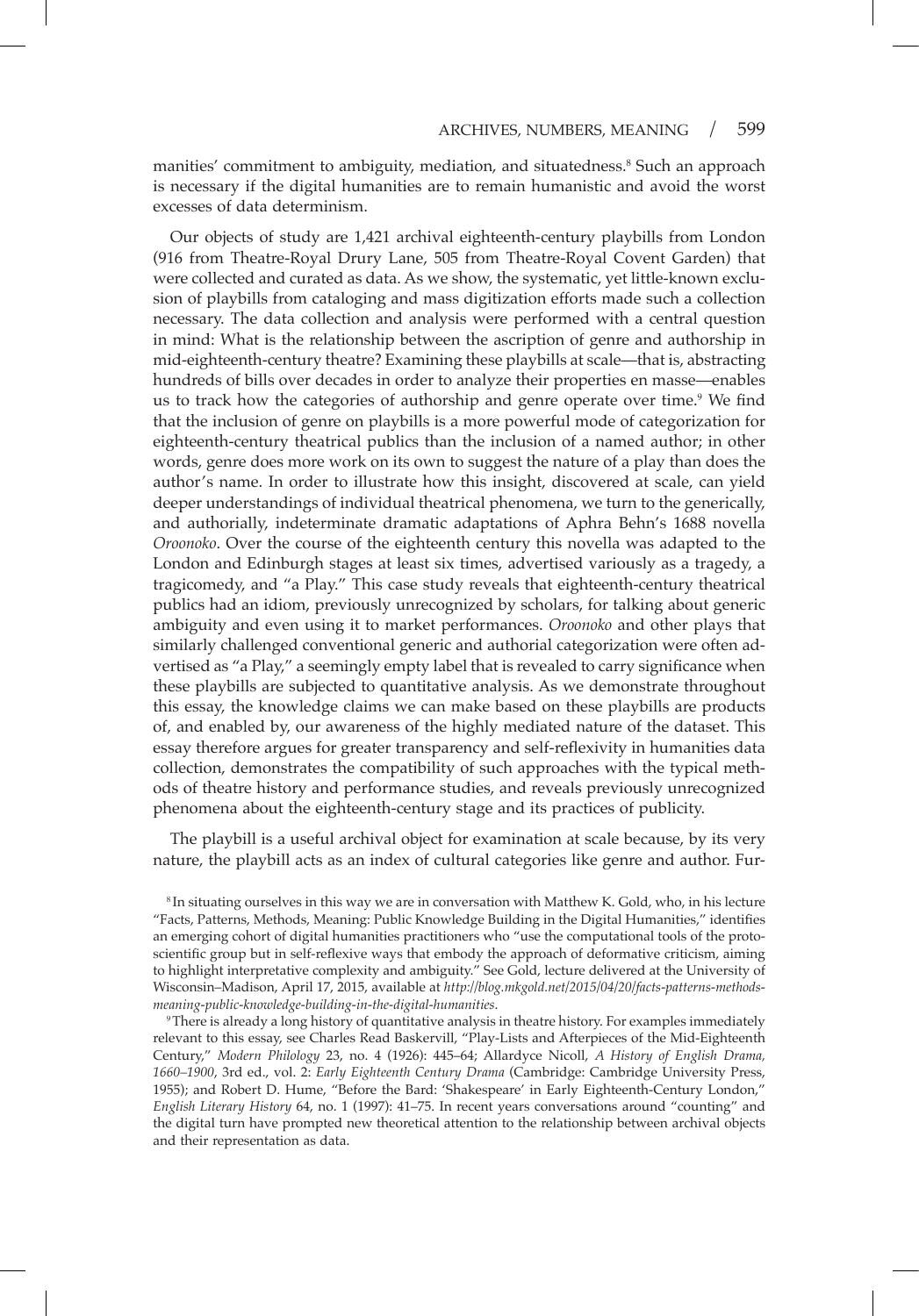ther, as Christopher Balme notes, from the advent of print until end of the nineteenth century, "the playbill constituted a central point of articulation between theatres and their public spheres."<sup>10</sup> In the eighteenth century the playbill worked to register and shape the energies of public approval and attention, harnessing both cultural memory and novelty. As such, it was one of the central ways by which concepts like genre and authorial attribution were sustained and transformed.

Our dataset thus yields what John Frow calls "midlevel concepts."11 Mid-level concepts like genre "hav[e] neither the specifcity of the concept of text nor the generality of the concepts of literature or of the social."12 These are open-ended "framing conditions" that make interpretation and knowledge possible; they are not given, preexisting structures, but are constituted in the moment of interpretation. Our study attends to the mid-level concepts of authorship and genre, and traces the transformation of these categories over time and for different publics in order to reveal what we call "categorical resonance."<sup>13</sup> Such resonance can be made visible by looking at cultural objects described as metadata in a series; that is, at scale we are not measuring the footprint of a single work, but rather are measuring the work done by concepts as they endure or transform. At scale we can view those categories over time to capture shifts and moments of coherence and incoherence within the culture.

This approach, in its focus on mediation and resonance instead of disappearance and evanescence, shares an affnity with the challenge made by Gina Bloom, Anston Bosman, and William West to the "always already disappearing" notion of performance.<sup>14</sup> We embrace abstraction from the cultural object as an opportunity to focus attention on operable categories over time within culture. Like Bloom, Bosman, and West, we attend to how performance, as indexed by the playbill, "does not take place in an instant, as an event, but recalls, lingers, and persists, expanding and even exploding the confines of synchronic temporality."<sup>15</sup>

It has been diffcult to consider playbills at scale because they were excluded from the catalogs that form the basis for mass digitization efforts. The absence of playbills from *Eighteenth-Century Collections Online* (*ECCO*), as well as from its pre-1700 counterpart *Early English Books Online* (*EEBO*), is a result of the decision, as reported by R. C. Alston, not to include them in the *English Short Title Catalog* (*ESTC*) on which those collections are built.<sup>16</sup> Alston recalls that the unusually high survival rate of playbills

<sup>10</sup> Christopher Balme, "Playbills and the Theatrical Public Sphere," in *Representing the Past: Essays in Performance History*, ed. Charlotte M. Canning and Thomas Postlewait (Iowa City: University of Iowa Press, 2010), 37–62, quote on 39.

<sup>11</sup> John Frow, "On Midlevel Concepts," *New Literary History* 41, no. 2 (2010): 237–52, quote on 248.  $12$  Ibid.

<sup>13</sup> The cultural work done by the categories we discover at scale can be thought of in terms of what Wai Chee Dimock dubs "resonance"; see Dimock, "A Theory of Resonance," *PMLA* 112, no. 5 (1997): 1060–71. Our concept of categorical resonance preserves the sense of cultural meaning accrued over time central to Dimock's notion and places it in conversation with Frow's theorization of mid-level concepts.

<sup>14</sup> Gina Bloom, Anston Bosman, and William N. West, "Ophelia's Intertheatricality: Or, How Performance Is History," *Theatre Journal* 65, no. 2 (2013): 165–82, quote on 167.

<sup>15</sup> Ibid., 167–68.

<sup>16</sup>R. C. Alston, "The Eighteenth-Century Non-Book: Observations on Printed Ephemera," in *The Book and the Book Trade in Eighteenth-Century Europe*, ed. Giles Barber and Bernhard Fabian (Hamburg: Dr. Ernst Hauswedell & Co., 1981), 343–60, quote on 344–45. The *ESTC* does in fact include "Playbills" among its categories of genre; but a search conducted on December 22, 2015, within that genre yielded only 177 items dating from between 1750 and 1800, of which only four were from England. Likewise, a keyword search for "Playbill" yielded thirty-two results, and "Playbills" yielded seventy-seven; the bulk of these results were for items that proved not to be playbills.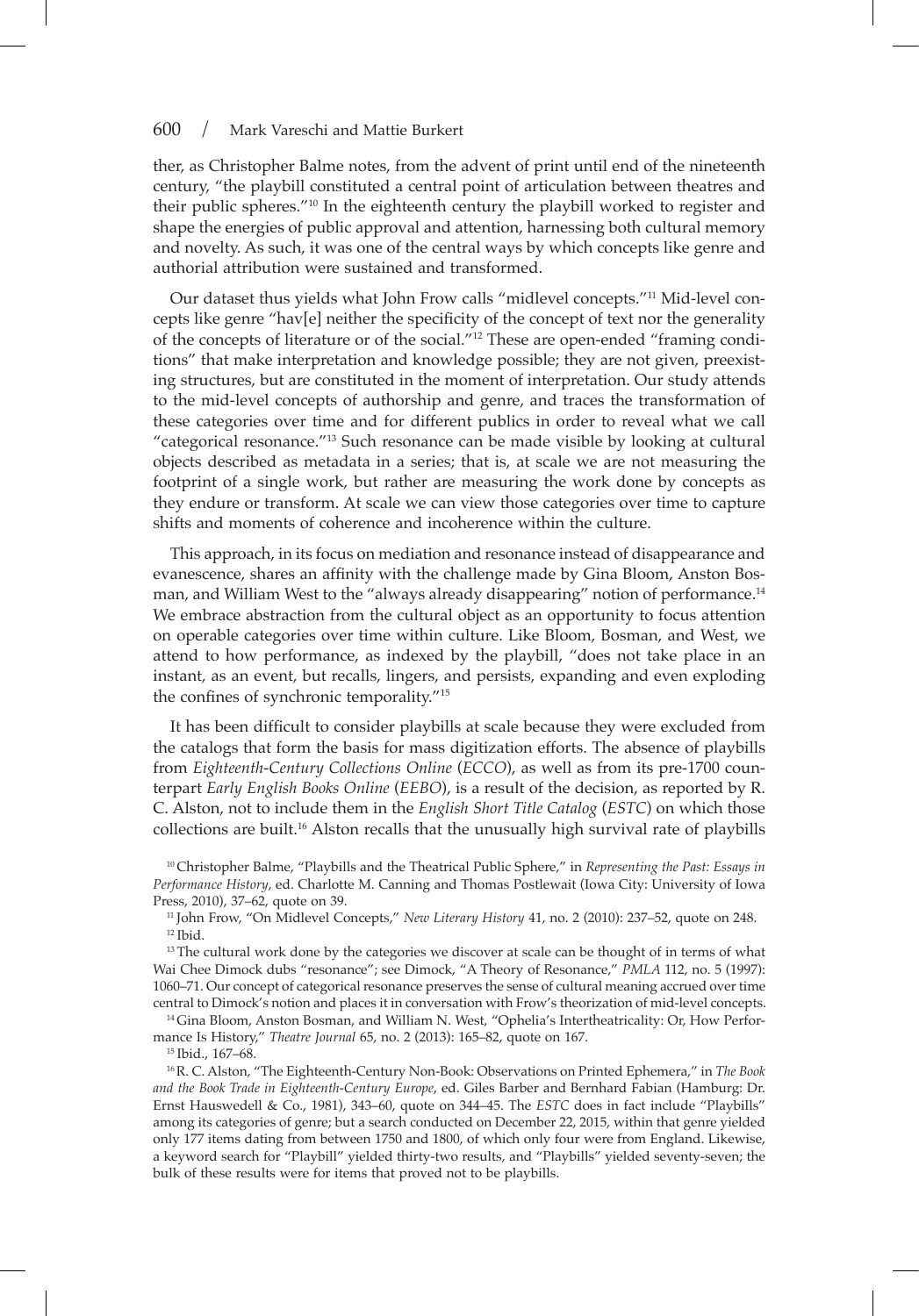actually worked against their inclusion in the *ESTC* during its creation in the 1970s. Often thought of as fragile in their ephemerality, playbills actually "seem to have been preserved more consistently than any other category of ephemera."<sup>17</sup> The compilers of the *ESTC* decided to catalog approximately 250,000 ephemeral materials like pamphlets and ballads, but balked at including playbills, which would have added nearly 50,000 items from the British Library and the Victoria and Albert Museum alone.18 This decision has had serious ramifcations for the study of British culture in the ensuing thirty years: ballads and pamphlets are now the basis of numerous serious studies by scholars in literature and history, while playbills are not.

Recent theorizations of ephemera are focused almost exclusively on broadside ballads, chapbooks, almanacs, and newspapers—not coincidentally, materials that are widely available in electronic collections.<sup>19</sup> Alston's account reminds us that playbills are infrequently studied today because they were *made* less accessible and less institutionally supported than other kinds of items. While they once shared a visual feld with the other cheaply printed materials of early modern London, such as libels and advertisements,<sup>20</sup> today they are nearly invisible to scholars who can access those other cheap prints with the click of a button. As a result, playbills have not achieved the status of a legitimate, coherent, accessible, well-theorized archive, even though they have the capacity to provide a wealth of insights into public knowledge and feeling about the theatre.

When theatre historians have drawn on playbills, they have tended to treat these objects as mere documentation rather than as a cultural and textual phenomenon worth examination in its own right. Viewing these objects primarily as historical documents indicative of past performances, theatre scholars have seldom attended to playbills'

<sup>17</sup> Michael Twyman, "Printed Ephemera," in *The Cambridge History of the Book in Britain*, vol. 5: *1695–1830*, ed. Michael F. Suarez, S.J. and Michael L. Turner (Cambridge: Cambridge University Press, 2009), 66–82, quote on 69. Kevin Murphy and Sally O'Driscoll point out that the term *ephemera* may itself misdirect our attention: "[t]he conceptual slide associated with the category title *ephemera* distorts our vision of the material by drawing us to think about the fact that much of it did not survive, rather than reminding us to attend to the important ways it functioned when it was produced"; see Murphy and O'Driscoll, "Introduction: 'Fugitive Pieces' and 'Gaudy Books': Textual, Historical, and Visual Interpretations of Ephemera in the Long Eighteenth Century," in *Studies in Ephemera: Text and Image in Eighteenth-Century Print*, ed. Kevin D. Murphy and Sally O'Driscoll (Lewisburg, PA: Bucknell University Press, 2013), 1–30, quote on 4 (emphasis in original).

<sup>18</sup>Alston, "The Eighteenth-Century Non-Book," 344–45.

<sup>19</sup> In addition to Murphy and O'Driscoll's introduction to *Studies in Ephemera*, see Michael Harris, "Printed Ephemera," in *The Oxford Companion to the Book*, vol. 1, ed. Michael F. Suarez, S.J. and H. R. Woudhuysen (Oxford: Oxford University Press, 2010), 120–28; and Paula McDowell, "Of Grubs and Other Insects: Constructing the Categories of 'Ephemera' and 'Literature' in Eighteenth-Century British Writing," in *Studies in Ephemera*, 31–54. The near-invisibility of playbills as archival resources is further illustrated by the startling fact that the massive Maurice Rickards and Michael Twyman, eds., *Encyclopedia of Ephemera: A Guide to the Fragmentary Documents of Everyday Life for the Collector, Curator, and Historian* (New York: Routledge, 2000) does not contain an entry on playbills.

<sup>20</sup>Tiffany Stern, *Documents of Performance in Early Modern England* (Cambridge: Cambridge University Press, 2009), 55. Libels in this period were satirical or defamatory prints that were often posted and circulated in the same public spaces as playbills, such as boards and posts, coffeehouses, booksellers' stalls, and the playhouses themselves. See George Winchester Stone Jr., "Introduction," in *The London Stage, 1660–1800: A Calendar of Plays, Entertainments, and Afterpieces, Together with Casts, Box-Receipts, and Contemporary Comment, Compiled from the Playbills, Newspapers, and Theatrical Diaries of the Period*, Part 4: *1747–1776*, ed. George Winchester Stone Jr. (Carbondale: Southern Illinois University Press, 1962), lvi.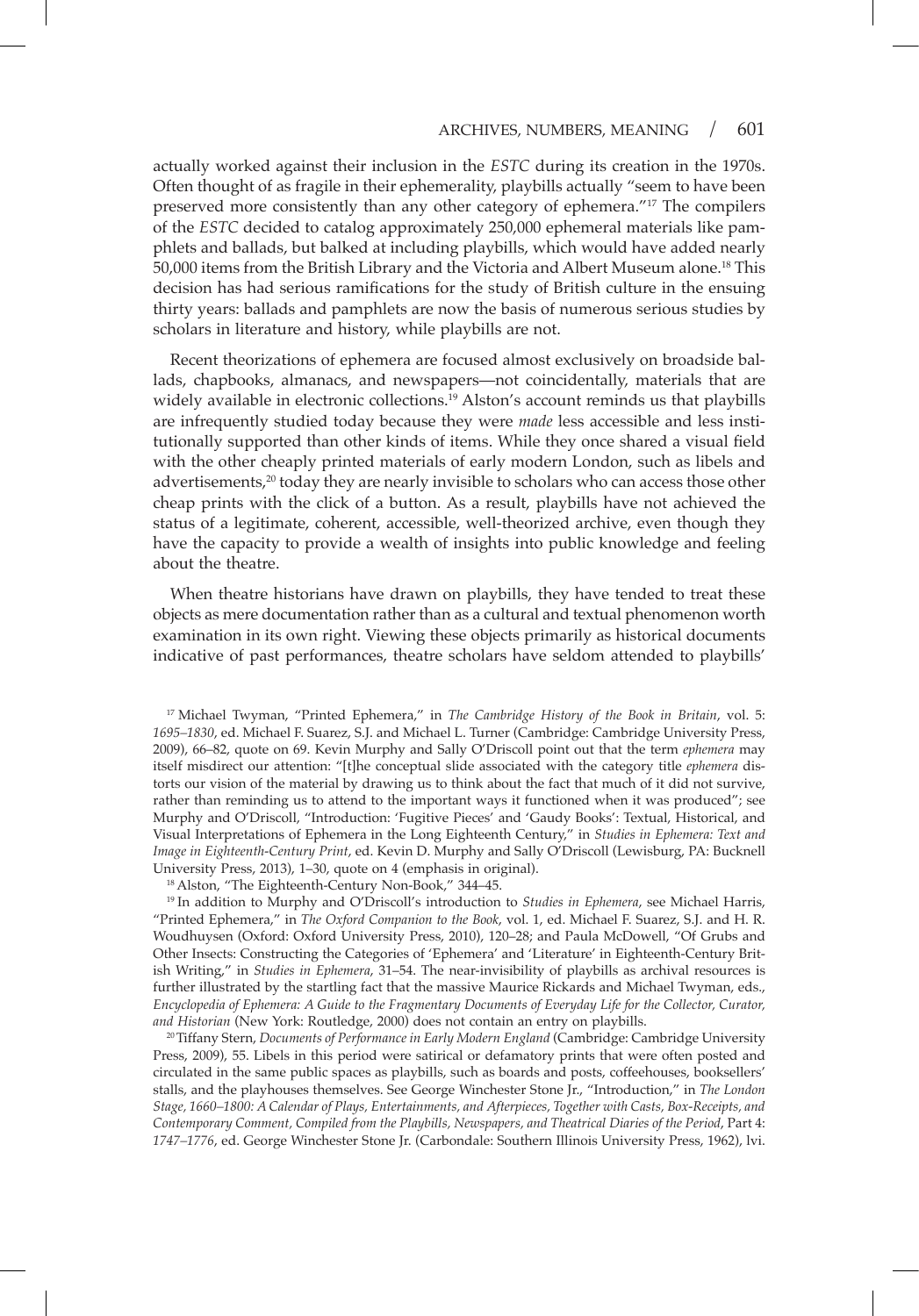agency in the process of producing critical, aesthetic, economic, and authorial categories within cultural awareness. In order to avoid this longstanding insistence on regarding playbills as transparent representations of performance events, our approach draws on the work of Jacky Bratton, who views the playbill as a source of insight into "those most diffcult and evanescent aspects of theatre history," such as "the expectations and disposition of the audience,"<sup>21</sup> and also on the work of Balme, who emphasizes playbills' "internal textuality, interreferentiality, and communication structures."22 Both Bratton and Balme move beyond earlier positivistic understandings of theatrical ephemera and point us to the meaning-making potential of playbills in public circulation. As each recognizes, the playbill as form captures multiple temporalities: it points to a future event (the performance), while simultaneously memorializing that event. Our analysis attends to yet another layer of temporality by focusing on the categorical resonance operating in the bills over time; such resonance is founded in the material basis of the object, but finds its expression in the virtuality of the public sphere.<sup>23</sup>

We demonstrate how the categories registered by playbills operate in the world, not only synchronically at the moment of production and circulation, but over time. The diachronic axis made visible at scale cannot be captured by closely reading a single or even multiple bills; the manner in which the structures of the playbill resonate on this axis is only visible at the scale of hundreds of bills over decades. This method is particularly useful because describing features of the playbill as metadata, and then subjecting that metadata to quantitative analysis allows not only for scalability, but comparability across archival holdings of playbills. That is, the categorical resonances we fnd through our analysis of our particular dataset may be compared directly with fndings from datasets derived from other archives. Given the absence of playbills from databases and cataloging efforts, such comparability is crucial. In our analysis, what persists over time is the categorical work, made material in the playbills, that classifes and makes sense of performance for a culture.<sup>24</sup> Thus our quantitative approach does not seek to give an account (or a count) of performances; instead, it demonstrates trends in theatrical advertising practices that in turn yield insights into public knowledge about the theatre.<sup>25</sup> Before presenting our analysis of these trends, we frst offer a transparent and self-refexive account of the data collection and curation for the reasons expressed earlier in the essay.

<sup>21</sup> Jacky Bratton, *New Readings in Theatre History* (Cambridge: Cambridge University Press, 2003), 29. <sup>22</sup> Balme, "Playbills and the Theatrical Public Sphere," 48.

<sup>23</sup> Similarly to Balme, Murphy and O'Driscoll claim in their introduction that ephemera in general "participate in the *constitution* of public space, and become part of the public sphere" (8; emphasis in original).

<sup>24</sup> The playbill is necessarily a product of multiple hands. As Stone notes of this division of labor, "managers instructed the prompter to prepare notices for the daily papers, as well as for the printer retained by the theatre to print handbills. . . . Type arrangement and sizes may have been suggested by the prompter's manuscript bill, but were probably determined by the printer"; see Stone, "Introduction," lxxii, lxxiv.

<sup>25</sup> There is evidence that audiences demanded the playbill to be an accurate and up-to-date reflection of the performance, and there is also evidence that managers and prompters obliged (see ibid., lxxiii–lxxvi). While acknowledging this pragmatic function, we argue that the playbill exceeds its purely informational purpose and does meaningful cultural work. Drawing on Emma Lesley Depledge's approach, we attend to the "shrewd, media-sensitive marketing strategies" evident in the playbills; see Depledge, "Playbills, Prologues, and Playbooks: Selling Shakespeare Adaptations, 1678–82," *Philological Quarterly* 91, no. 2 (2012): 305–30, quote on 306.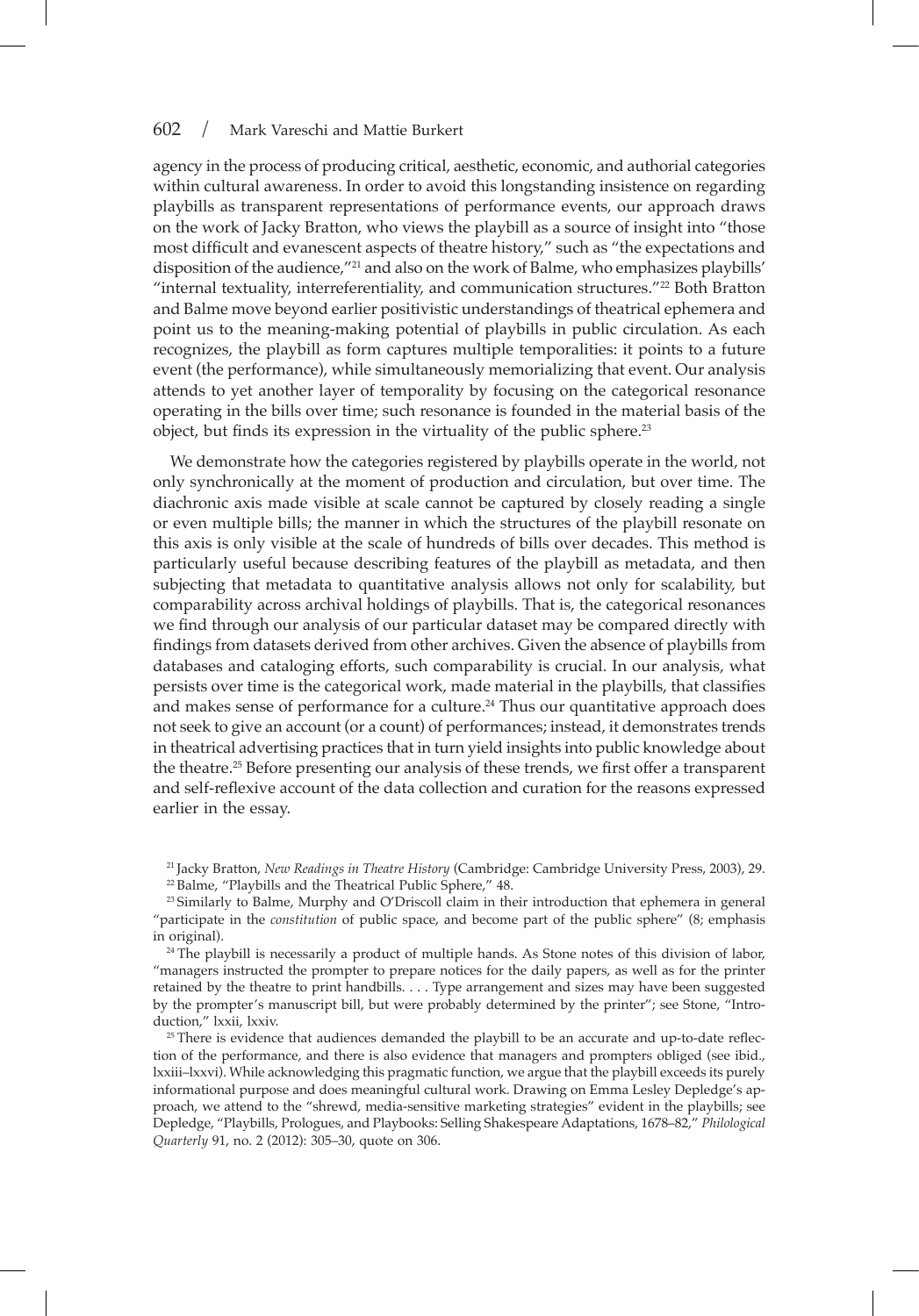Data were collected during an archival visit to the Houghton Library at Harvard University to work with 1,421 eighteenth-century playbills held in the Harvard Theatre Collection.<sup>26</sup> Over the course of a month in July 2012 the playbills, which are held in boxes though not individually cataloged, were manually transcribed into spreadsheets.<sup>27</sup> The Houghton is one of the largest collections of playbills in the world and comes from multiple donors; the two bequests that make up the bulk of the collection are Robert Gould Shaw and Evert Jansen Wendell.<sup>28</sup> The collection has been made available in microflm to scholars since 1982, and is further supplemented with facsimiles of playbills held by the Huntington Library in California.

Our dataset was structured to yield answers to questions about the content and transformation of playbills over time; these questions are shaped by those posed by theatre historians of our own and earlier periods. For instance, in thinking about Elizabethan and Jacobean playbills, of which few are extant, Tiffany Stern imagines what could be learned from these documents: "[w]e would know which aspects of the play the bill deemed worthy of advertisement and which it rejected: were companies or theaters cited in the bill, were parts of the play's story selected as important, were playwrights named on the bill?"<sup>29</sup> Moving forward to the late seventeenth century, evidence from a letter by John Dryden suggests that the appearance of an author's name on a playbill was a new practice in 1699: "This Day was playd a reviv'd Comedy of Mr. Congreve's calld the Double Dealer, which was never very takeing; in the play bill was printed,—Written by Mr Congreve . . . the printing an Authours name, in a Play bill, is a new manner of proceeding, at least in England."<sup>30</sup>

It was a practice that did not catch on. According to Restoration and eighteenthcentury theatre historian Robert Hume, by 1710 "one play in twelve [8 percent] was advertised with its author's name attached."<sup>31</sup> Our data from later in the eighteenth century show an even lower frequency of authorial attribution: in the period from 1737 to 1774, only 6 percent of Drury Lane playbills name the author of the mainpiece, and 3 percent list the author of the afterpiece. Over the same period at Covent Garden, authors are advertised even less frequently: 3.6 percent of playbills list a mainpiece author, and 1.9 percent list the author of the afterpiece. It is important to note that the attribution of authorship does not serve a purely informational purpose, as we might conclude if it neatly tracked onto the freshness or familiarity of a given play. A repertory play like *The Alchemist* might be known to audiences, but the author's name may still appear alongside information like genre and cast list.<sup>32</sup> Likewise, the popular

<sup>26</sup> In addition to Harvard's collection, there are signifcant collections of playbills at the Huntington Library, Folger Shakespeare Library, British Library, Walpole Library, Princeton University's Special Collections, Bodleian Library's John Johnson collection, and the Victoria and Albert Museum.

 $2<sup>27</sup>$ This data collection and archival work was conducted by Mark Vareschi and made possible by the generosity of the University of Wisconsin–Madison Graduate School.

<sup>28</sup> Personal communication with Micah Hoggatt, reference librarian of the Houghton Library, Harvard University, September 10, 2013.

<sup>29</sup> Tiffany Stern, "'On each Wall and Corner Poast': Playbills, Title Pages, and Advertising in Early Modern London," *English Literary Renaissance* 36, no. 1 (2006): 57–89, quote on 59.

<sup>30</sup> Letter dated March 4, 1698/9, in Charles E. Ward, ed., *The Letters of John Dryden, with Letters Addressed to Him* (Durham, NC: Duke University Press, 1942), 112–13.

<sup>31</sup> Hume, "Before the Bard," 55.

<sup>32</sup> In our dataset of Drury Lane playbills there are six bills advertising *The Alchemist* between March 1753 and December 1763. Of these six, three name Ben Jonson as the author. There is no attribution of authorship on the playbill for March 20, 1753, but the following phrase appears on playbills for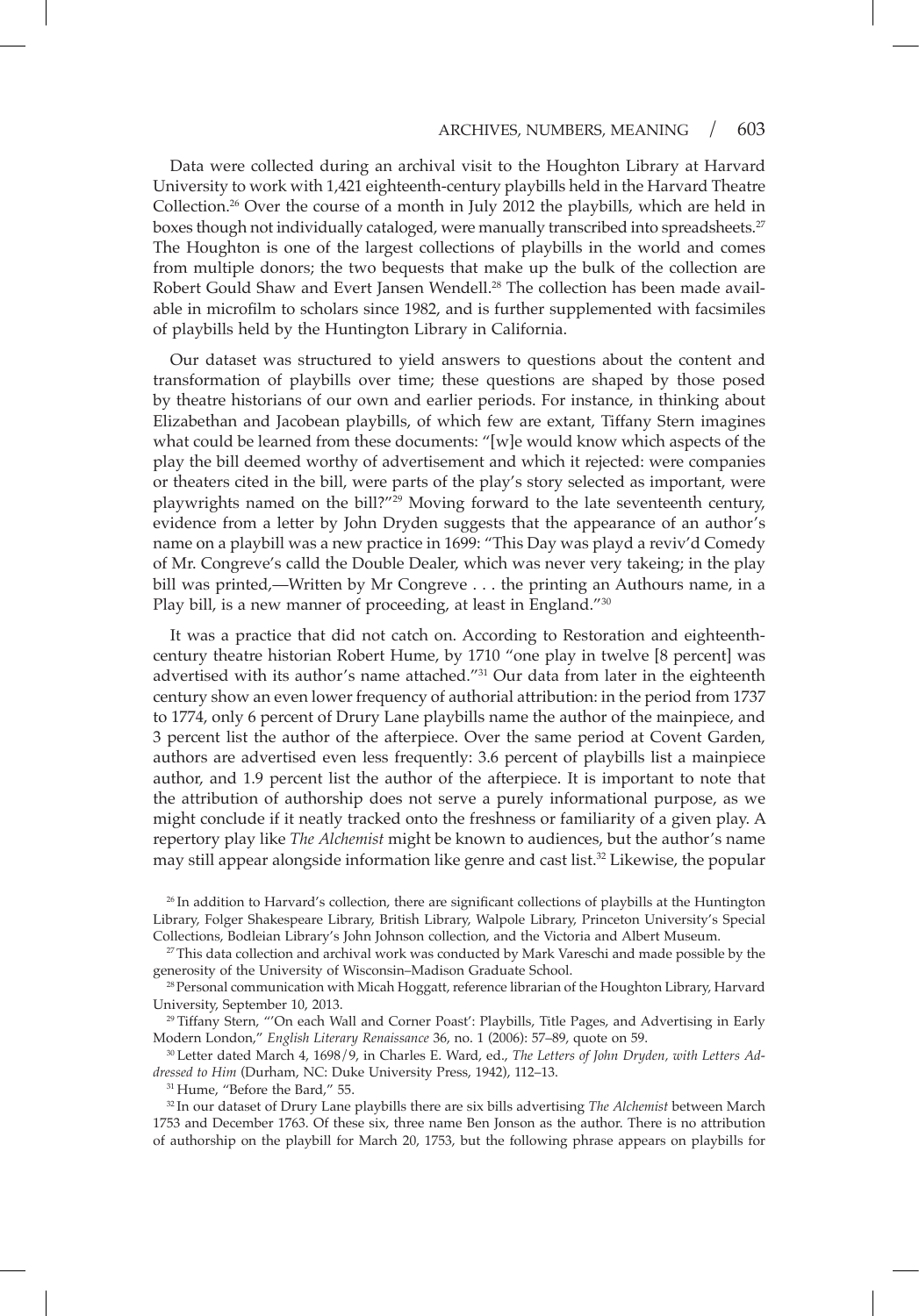afterpiece *Miss in Her Teens* was staged regularly, yet the playbills do not name its celebrity author, David Garrick.

In order to arrive at fndings such as these it is necessary to describe the archival artifacts as items in a spreadsheet. The playbill for Francis Beaumont and John Fletcher's *Rule a Wife and Have a Wife* (fg. 1) illustrates the level of abstraction necessary to enact this transformation. The playbill as a form is remarkably stable across the period, the only variation being the addition of the printed year in the 1760s. The playbill in fgure 1 is taken as an example because it contains most of the categories of information that *could* be present on an eighteenth-century playbill, including:

- Novelty (signaled by the phrase "Acted but once these fifteen years")
- Benefit (for Mr. and Mrs. Cross)
- Theatre (the Theatre Royal in Drury Lane)
- Date of performance (day of the week and date are printed; year is written in by hand)
- Mainpiece genre (comedy)
- Familiarity ("reviv'd")<sup>33</sup>
- Mainpiece title (*Rule a Wife and Have a Wife*)
- Mainpiece authors (Beaumont and Fletcher)
- Mainpiece cast list
- Dancing ("the New Sailor's Dance," with an indication that it is performed by request "At the particular Desire of several Persons of Quality" [a conventional phrase on playbills of the period])
- Afterpiece (*The Apprentice*)
- Afterpiece genre (farce)
- Information on how to purchase admission ("Tickets and Places to be had of Mr. VAR-NEY at the Stage door")

One detail missing from this playbill, but that appears very occasionally, is the author of the afterpiece.

In our spreadsheet (table 1) this playbill is represented in a series of cells, with some of the categories of information represented in the column headers: date and year of performance, as well as title, genre, and author information for the mainpiece and afterpiece. The theatre at which the play was performed is also retained, as we maintained separate spreadsheets for each playhouse. The "Notes" column records signifcant advertising information that headlines or signals something unique about the playbill. As is evident in the table, there is a reduction in the amount of information presented in the dataset when compared to the image of the playbill. We lose the signals of familiarity, the cast list, the indication of dancing between mainpiece and

December 20, 1755, February 5, 1756, and March 7, 1757: "The Alchymist. (Written by Ben Johnson.)." Two playbills, dated October 16, 1761 and December 17, 1763, do not attribute the authorship of the play to Jonson.

<sup>33</sup> Crucial to understanding the advertising strategies represented in these playbills is an awareness of the ongoing tension between novelty and familiarity that characterized the eighteenth-century theatre. A playbill for the October 28, 1756 performance of *King Lear* suggests just this tension. The bill identifes the play as a tragedy, and dubs the afterpiece, *The Anatomist*, a farce. It further announces the mainpiece as "King Lear With Restorations From Shakespear" and specifes that it is "Not Acted This Season." This phrasing gestures simultaneously at the long history of the play, its revisions, and the freshness of the performance. Present on the bill are the markers of genre and the ambiguous attribution of the play to Shakespeare ("With Restorations From Shakespear") that serve to obscure whether the play is restored to an approximation of Shakespeare's intent or restored to fit the contemporary taste.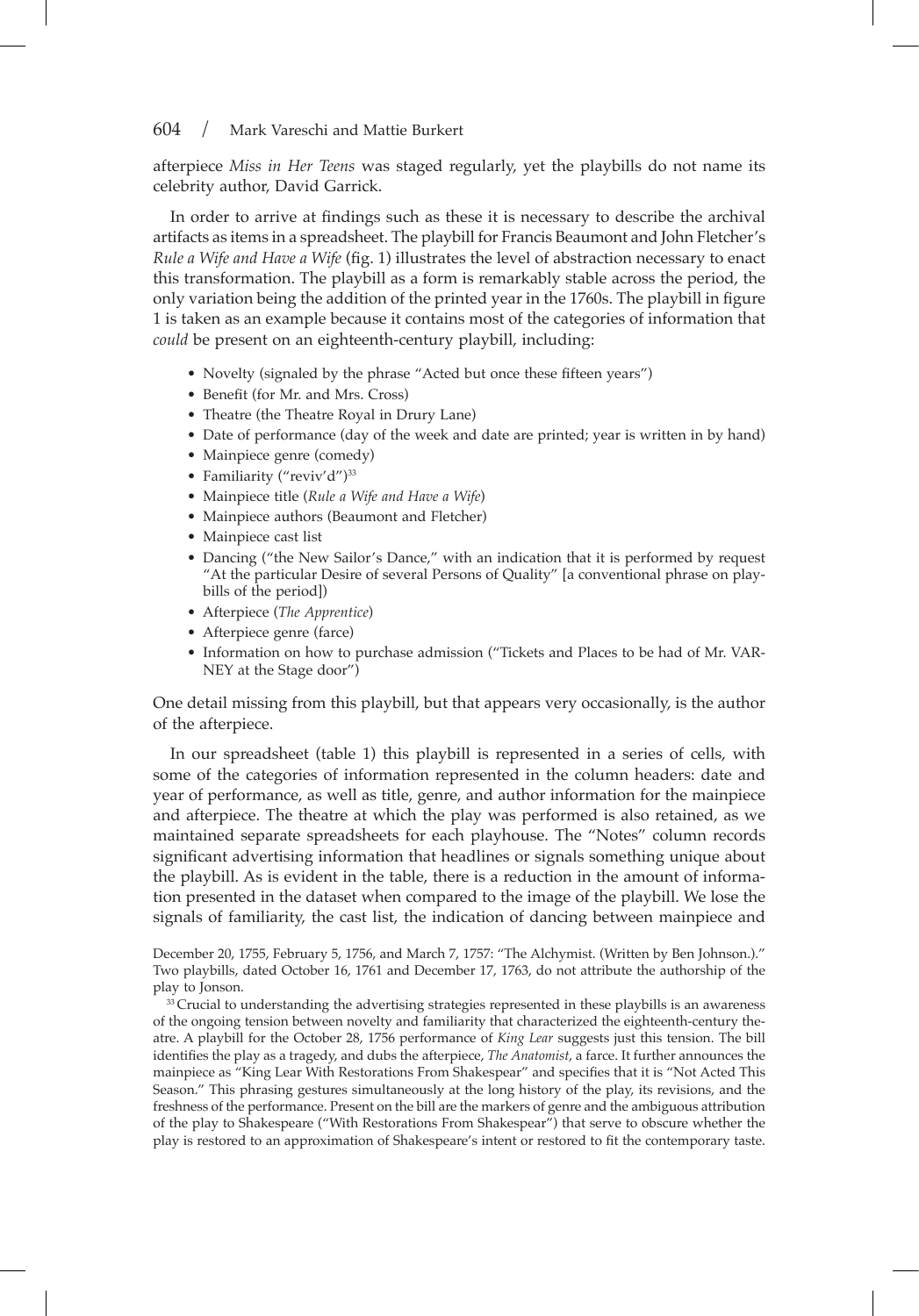

Figure 1. Playbill for *Rule a Wife and Have a Wife*. (Source: Houghton Library, TCS 63, Harvard University.)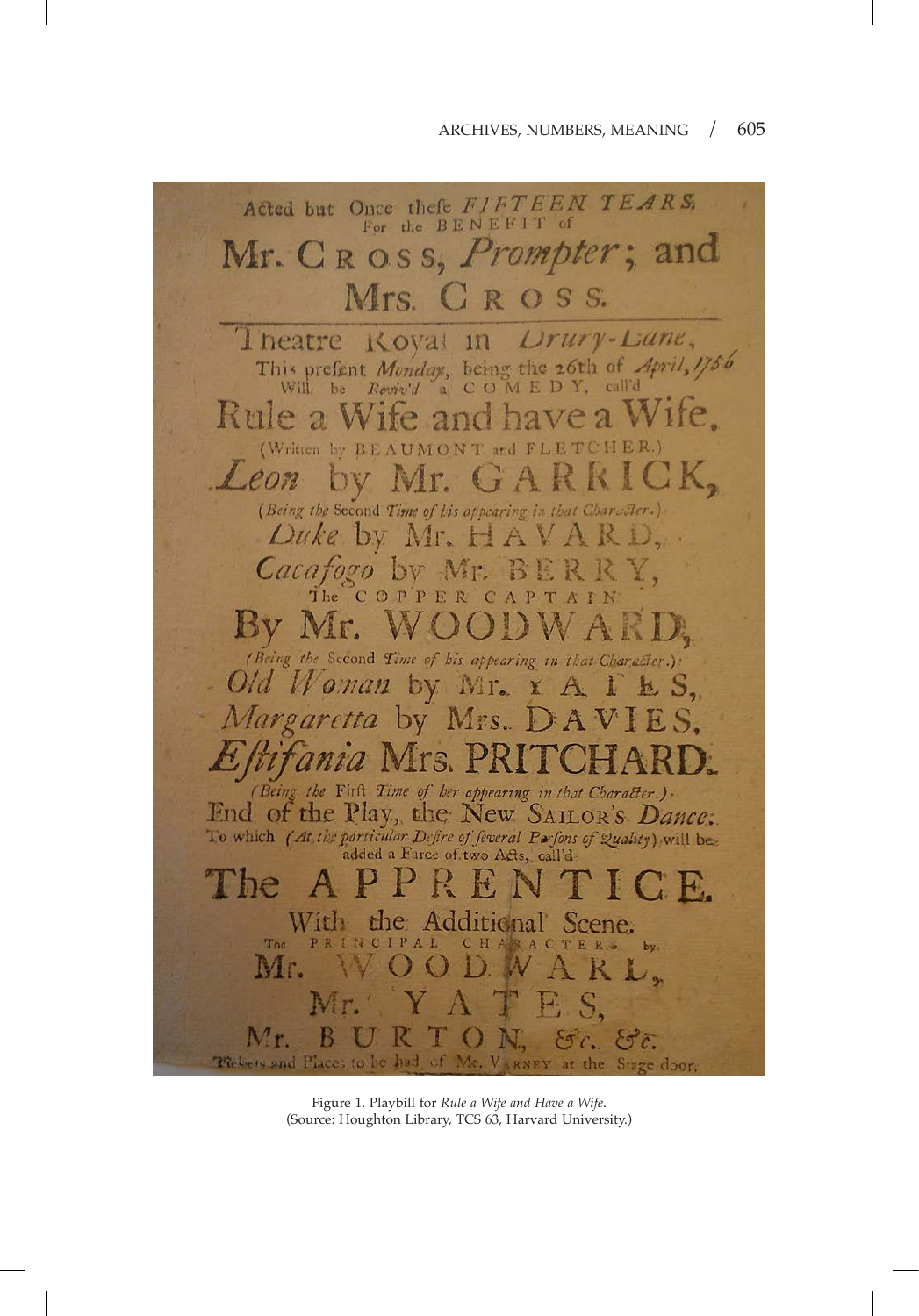afterpiece, and information about ticketing. In addition to this categorical loss, we lose the size of the bill and the quality and feel of the paper. We further lose the formatting aspects of the playbill; its emphases on certain information through both type size and placement on the page are not maintained. For example, in the bill, Mr. GARRICK, Mr. WOODWARD, Mrs. PRITCHARD, and The APPRENTICE are presented in the largest type on the page. The prominence of star performers may appear to support the longstanding consensus that, as Allardyce Nicoll argues and Robert Hume insists, "[t]his was an *actors'* theater in which many members of the core audience went again and again to see the same small group of favorite performers in an ever-rotating series of showcase roles."34 Yet, as our example in fgure 1 illustrates, the playbill is a source of much more than just information about actors and their roles; it is a rich site of information about the constitution and transformation of a host of theatrical categories.

Our description of the playbills as data seeks to preserve, as much as possible, the printed playbill as a pointer at its moment of operation and circulation, even as we recognize that the effects of how they were collected and preserved cannot be neglected. For the most part, the dataset occludes handwritten emendations by collectors and archivists because the printed playbill points to a future event, whereas handwritten additions point to the impulse to archive the event. However, our spreadsheet (table 1) does include handwritten years—both those dated by an eighteenth-century hand and those dated by catalogers—for bills printed before 1767, the point at which the inclusion of year became generally standardized.<sup>35</sup> The table makes the distinction invisible: a printed year, a year written by a contemporary collector, and a date written by a cataloger all look like the same four-digit datapoint. This represents a useful and necessary reduction of complexity, without which the dataset would yield less fruitful analyses.<sup>36</sup>

While the playbills lack the lexical diversity and raw word count of, say, a novel, they do (to draw on Bratton) evince a complexity and diversity of kinds of information that pose real questions for quantitative analysis. Although our dataset is relatively small, each playbill is described by nine possible felds, which means that even with the partial transcription of each playbill, we are looking at over 12,000 possible datapoints.

Our results are based on hand counts from each dataset. $37$  Our key findings for Drury Lane and Covent Garden during the period between 1737 and 1774 measure the prevalence of ascription of genre and the attribution of authorship to mainpieces and afterpieces. We have already shown the relative infrequency of authorial attribution on playbills for mainpieces and afterpieces. Generic appellation is far more common and bears an intriguing relationship to authorial attribution. For Drury Lane mainpieces, the likelihood that a given playbill will indicate a genre is, on average, 53.8 percent; when an author's name is present on a playbill, the likelihood that it will also indicate

<sup>34</sup> Hume, "Before the Bard," 45–46 (emphasis in original); Nicoll, *Early Eighteenth Century Drama*, 39.

<sup>36</sup> We have checked subsets of the dataset against *The London Stage, 1660–1800* and discovered no discrepancies to date. If the handwritten years were penciled in by catalogers after 1960, they may themselves have been based on information from *The London Stage* (which is in turn based largely on periodical advertisements).

<sup>37</sup> We are working with observations of archival objects that have been shaped by individual collectors' priorities. As with any archival holdings, this collection of playbills is not complete; the collection is therefore subject to an unknown degree of sampling error.

<sup>&</sup>lt;sup>35</sup> In his introduction, Stone dates the regular inclusion of the printed date to after 1766 (lxxii).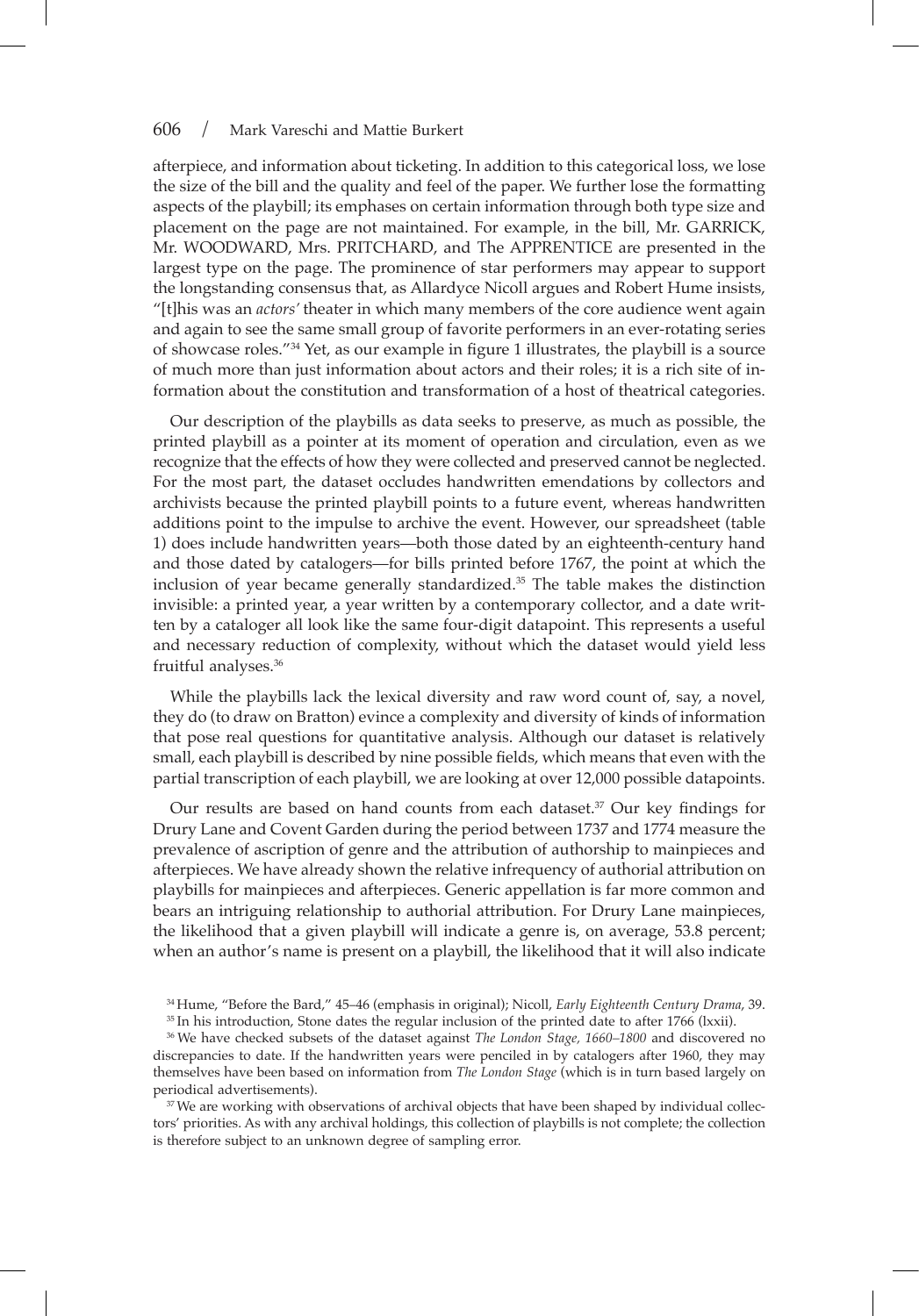| Year | Date       | Play                                 | Genre<br>Play | Afterpiece        | Genre<br>Afterpiece | Attrib<br>Mainpiece<br>Author                                                       | Attrib<br>Afterpiece<br>Author | <b>Notes</b>                                                                                                |
|------|------------|--------------------------------------|---------------|-------------------|---------------------|-------------------------------------------------------------------------------------|--------------------------------|-------------------------------------------------------------------------------------------------------------|
| 1756 | $26 - Apr$ | Rule a<br>Wife and<br>Have a<br>Wife | Comedy        | The<br>Apprentice | Farce               | Yes, "Rule a Wife<br>and have a Wife.<br>(Written by<br>Beaumont and<br>Fletcher.)" | No                             | "Acted but Once<br>these Fifteen<br>Years. For the<br>Benefit of Mr.<br>Cross, Prompter;<br>and Mrs. Cross" |

**Table 1.** Sample row from the spreadsheet for Drury Lane playbills.

a genre rises sharply to 91.1 percent. For Drury Lane afterpieces we see a similar relationship: while 54.5 percent of all playbills list a genre for the afterpiece, 80 percent of playbills that name an author for the afterpiece also include an appellation of its genre.<sup>38</sup> In short, slightly more than half of the time, genre is listed on playbills from Drury Lane; the presence of the author's name, however, dramatically increases the likelihood of the work's genre also appearing.

Our analysis of Covent Garden yields similar results, although we must treat these as suggestive, but not conclusive due to the limited number of observations for each possible case.<sup>39</sup> We find that the likelihood of listing genre for the mainpiece is normally 44.4 percent, and it goes up to 50 percent if an author is listed. For afterpieces the likelihood of listing genre is around 68.5 percent (quite a bit higher than for mainpieces), but rises to 88.9 percent if an author is listed. Playbills for Covent Garden, then, exhibit a pattern of correlation similar to those from Drury Lane, particularly in the case of afterpieces. This result may be skewed, however, because of the very small sample of playbills that list an author for the afterpiece.

Based on the numbers for both theatres, we might posit that the name of an author does not stand alone, but that its presence attracts the category of genre; that is, the naming of an author of either the mainpiece or afterpiece increases the likelihood that a playbill will also label the genre of that piece; this pattern generally holds true for both theatres. We fnd that the reverse of this relationship is weaker. In the case of Drury Lane mainpieces about 6.1 percent of playbills name an author—a number that rises slightly, to 10.3 percent, when a genre is also present. At the same theatre only 3 percent of all playbills name the author of the afterpiece, but 4.4 percent of those that indicate the afterpiece genre also include the author's name. At Covent Garden the link is even weaker: the likelihood of listing the author rises only marginally from 3.6 percent of all mainpiece plays to 4 percent of those that list a genre. As in the case of mainpieces, the odds of naming an author for the afterpiece are very slightly higher

<sup>38</sup>A Chi-square test (which is a standard statistical test for measuring the likelihood that the observed association is due to chance) reveals a statistically signifcant association between genre and author for both Drury Lane mainpieces and afterpieces. A *p*-value below 0.05 indicates that the association is statistically significant and is therefore unlikely to be due to chance. (Mainpieces:  $n = 916$ ,  $p = 1.778$ e-082; afterpieces: *n* = 873, *p* = 0.01146.)

<sup>39</sup>The association between genre and author was not statistically significant for Covent Garden mainpieces or afterpieces (mainpieces: *n* = 505, *p* = 0.8032; afterpieces: *n* = 480, *p* = 0.3347). Covent Garden offered a limited number of observations for each possible case (for example, only one afterpiece listed an author, but no genre), making it diffcult to calculate the association's signifcance. This means that our fndings are suggestive though not conclusive for Covent Garden. For this reason our case study is taken from Drury Lane, and our analysis rests more heavily on the data from Drury Lane playbills.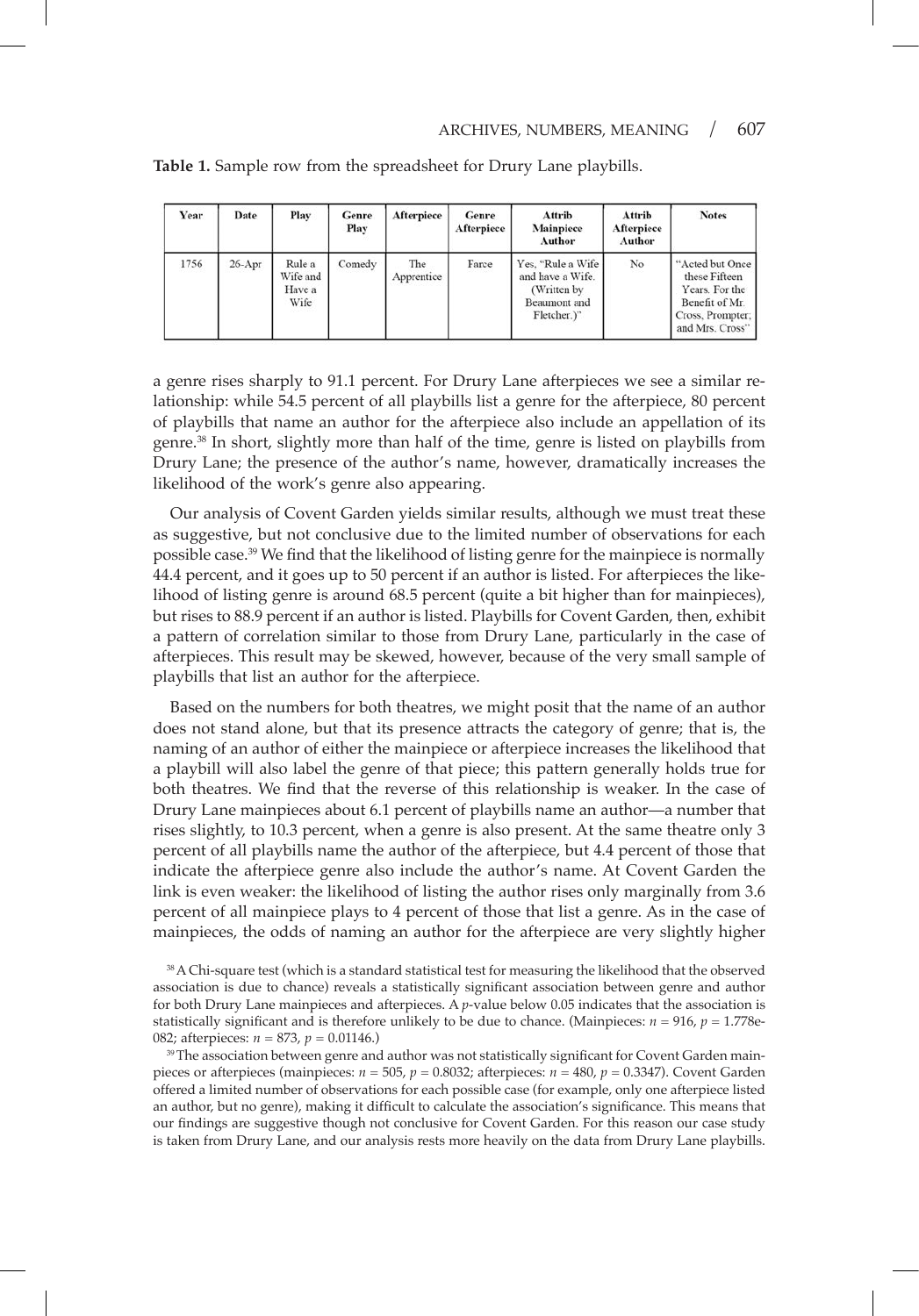when a genre is present: 2.4 versus 1.9 percent. In other words, the existence of a genre on a playbill only makes it slightly more likely that the playbill will name an author. While the presence of an author's name provokes the need for information about genre, the presence of a genre seldom provokes the need for an authorial attribution.

One might suggest that these two kinds of information—genre and author—tend to appear together on more detailed playbills; yet, genres and authors do not co-occur all the time or in an equivalent or reciprocal fashion. The co-occurrence and non-cooccurrence of these two categories is a product of advertising practice and public understanding. Within the context of these eighteenth-century playbills genre is more likely to be able to stand on its own than can the name of an author. Genre, then, does categorical work on its own that authors' names do not. Knowing that a play is a tragedy provides more information about its shape than knowing that it was written by, say, Philip Massinger; furthermore, the knowledge that the play is attributed to a particular author seems to provoke further curiosity about its genre than if no author had been named at all.

We have suggested above that authors' names attract generic appellation on playbills from the middle decades of the eighteenth century, but that the reverse relationship is not as pronounced. By way of explanation we have posited that genre is a more standalone mode of categorizing a play than an author is. The genre, in other words, pulls more cultural weight: it bears the accretions, not necessarily of the single work but of all the tragedies, comedies, and so on that have come before. These numerical fndings provide new insights into the advertising practices of Drury Lane and Covent Garden in the mid-to-late eighteenth century and offer information about the prevalence of authorial attribution and generic appellation not studied before. We can see these advertising practices in action by turning to the publicity around the adaptations of Thomas Southerne's *Oroonoko.*

Southerne's 1696 dramatic adaptation is marked by its departure from Behn's 1688 novella: Oroonoko's wife Imoinda is made white, the backstory of the incidents leading to Oroonoko's enslavement in Africa is excised, and signifcantly for seventeenth- and eighteenth-century critics, a comic subplot is added. Congreve's epilogue, printed in the 1696 frst edition, acknowledges critics' potential discomfort with the split-plot form:

We weep, and laugh, joyn mirth and grief together, Like Rain and Sunshine mixt, in *April* weather. Your different tasts divide our Poet's Cares: One foot the Sock, t'other the Buskins wears: Thus, while he strives to please, he's forc'd to do't, Like *Volscius,* hip-hop, in a single Boot. Criticks, he knows, for this may damn his Books: But he makes Feasts for Friends, and not for Cooks.40

As Congreve's epilogue demonstrates, the play's generic ambiguity (given its mixing of tragedy and comedy) bore comment from its outset.<sup>41</sup> Despite concerns about critical

<sup>40</sup> Thomas Southerne, *Oroonoko: A Tragedy*. *As it is Acted at the Theatre-Royal, by His Majesty's Servants* (London: Printed for H. Playford, B. Tooke, and S. Buckley, 1696), 85.

<sup>41</sup> Restoration split-plot tragicomedy was a distinct form from the tragicomic structure popularized by Beaumont and Fletcher in the frst half of the seventeenth century. Whereas earlier tragicomedy incorporated tragic events, including deaths, into a plot arc that ended happily, the split-plot form that emerged after 1660 alternated between two largely separate plots: one comedic, one tragic.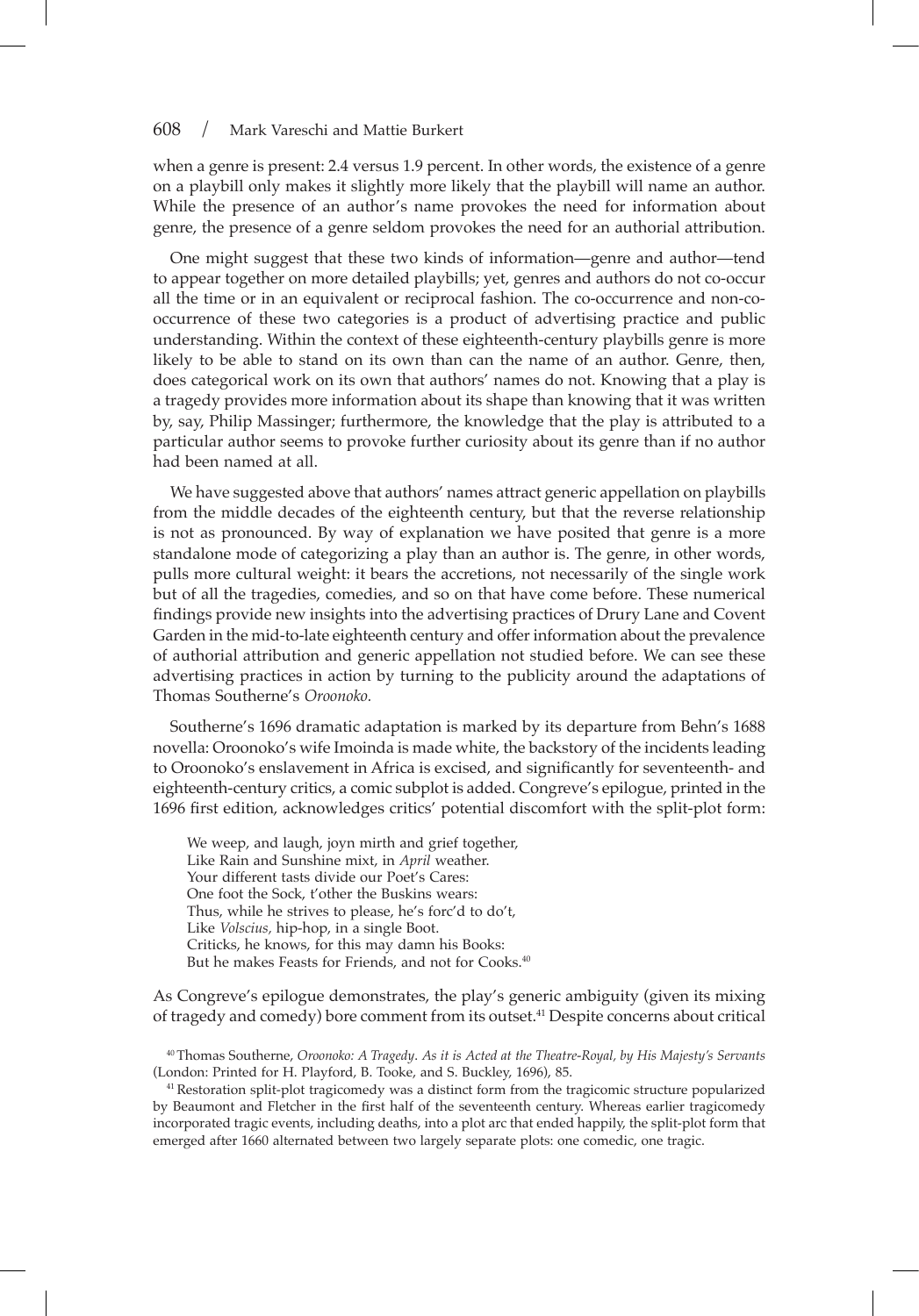disapprobation, the split plot was viewed as marketable and appealing to theatrical audiences; as Congreve notes, Southerne "makes Feasts for Friends, and not for Cooks."

*Oroonoko* quickly entered the repertory and continued to be performed regularly into the eighteenth century, but its genre remained a vexed category. Congreve's epilogue, along with evidence from playbills, newspaper advertisements, and contemporary critical commentary, suggests that genre was a useful concept that allowed both audiences and critics to locate pieces within the performance tradition, although specialist and nonspecialist publics might value differently the adherence to, or departure from, familiar generic forms.42 Periodical advertisements of the performances demonstrate the manner in which the ambiguous genre of the play was marked. In July 1711 the *Spectator* carried two advertisements for the July 6th performance of "a Play call'd Oroonoko." In November 1717 *The Daily Courant* advertised a performance of the play at Lincoln's Inn Fields, calling it "a Tragedy"; however, the marketing of "a Play call'd Oroonoko" reappeared in *The Daily Courant* in October 1720 and May 1722. In April 1724 the same periodical advertised the play without listing a genre.

The advertisement of *Oroonoko* as "a Play" is more signifcant than it may initially appear. The function of this label (as in "a Play call'd Oroonoko") as a generic category has gone previously unacknowledged in accounts of *Oroonoko* and other plays of mixed or uncertain genre. The analysis of our dataset reveals the deployment of this seeming noncategory as a classifcation that was useful to eighteenth-century theatrical publics. "A Play," we argue, does the work of registering the ambiguity and unsettled nature of forms like split-plot tragicomedy; it, like referring to *Macbeth* on a playbill as "a Tragedy," works to shape audience expectations.

The playbills from Drury Lane in our dataset, for example, list forty-one pieces as "a Play." Pieces designated as "a Play" include such generically ambiguous and oftenadapted works like *Romeo and Juliet* (12 times), *The Rehearsal* (6), *The Merchant of Venice*  (4), *Measure for Measure* (3), and *Philaster* (3).43 *Oroonoko*, called "a Play" some nine times, follows *Romeo and Juliet* as the second-most common piece with this designation.

 $42$  Scholars continue to offer myriad interpretations of the significance of the play's split-plot form, demonstrating the ongoing interest in *Oroonoko*'s genre: the comic subplot satirizes the entrance of women into the literary marketplace; see Mary Vermillion, "Buried Heroism: Critiques of Female Authorship in Southerne's Adaptation of Behn's *Oroonoko*," *Restoration* 16, no. 1 (1992): 28–37, quote on 28. It allows the return of the repressed "social and economic imperatives . . . structuring the colonial plantation economy"; see Suvir Kaul, "Reading Literary Symptoms: Colonial Pathologies and the *Oroonoko* Fictions of Behn, Southerne, and Hawkesworth," *Eighteenth-Century Life* 13, no. 3 (1994): 80–96, quote on 80. It retains the ambiguities of Behn's framing conventions "[t]o preserve *Oroonoko*'s double focus on social critique and on individual tragedy"; see Marta Figlerowicz, "'Frightful Spectacles of a Mangled King': Aphra Behn's *Oroonoko* and Narration through Theater," *New Literary History* 39, no. 2 (2008): 321–34, quote on 330. Or in its contrast with heroic tragedy, it highlights the loss of "traditional heroic values"; see Julia A. Rich, "Heroic Tragedy in Southerne's *Oroonoko* (1695): An Approach to a Split-Plot Tragicomedy," *Philological Quarterly* 62, no. 2 (1983): 187–200, quote on 188.

<sup>43</sup> Frederick Samuel Boas identifed *Measure for Measure* as a "problem play" in 1896; see Boas, *Shakspere and His Predecessors* (London: Murray, 1896). In 1931 William Witherle Lawrence noted *Measure for Measure* as a "problem comedy"; see Lawrence, *Shakespeare's Problem Comedies* (New York: Macmillan, 1931). Susan Snyder argues that *Romeo and Juliet* is a comedy diverted to tragedy, in *The Comic Matrix of Shakespeare's Tragedies:* Romeo and Juliet*,* Hamlet*,* Othello*, and* King Lear (Princeton, NJ: Princeton University Press, 1979). Various critics have similarly pointed to the aspects of *The Merchant of Venice*  that may make it a problem play. *The Rehearsal* is a backstage drama and thus defes generic convention. *Philaster*, as a Jacobean tragicomedy, presents similar generic mixing and ambiguity.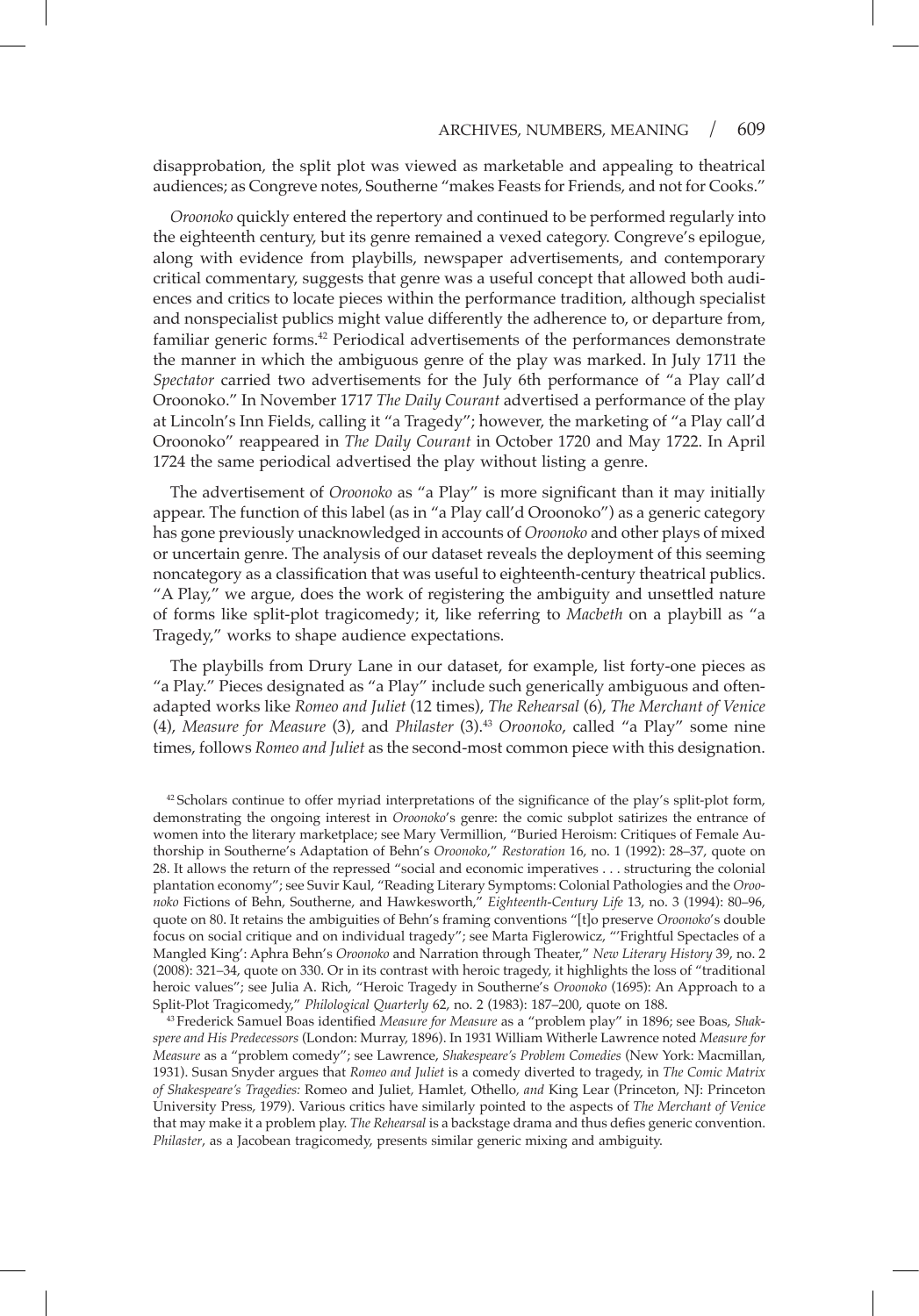Like *Oroonoko*, *Romeo and Juliet* existed in multiple competing versions throughout the course of the eighteenth century.<sup>44</sup>

Our dataset supports a view of "a Play" as a generic category rather than as a lack of generic appellation. During the period under consideration, genre was a less de facto category on playbills for Covent Garden performances than those of Drury Lane. Of the 281 playbills from Drury Lane in the 1750s, only nineteen list no genre, whereas nearly half of the playbills from Covent Garden during the same period designate no genre (ffty-nine out of 113). Where the typical practice is to list a genre on a playbill, a play that resists categorization bears the appellation of "a Play," whereas when not listing a genre is a possibility, as at Covent Garden, both plays with problematic and nonproblematic genres may bear no appellation at all. For instance, the dataset includes playbills for three performances of *Romeo and Juliet* at Covent Garden at the beginning of the 1753–54 season, but none of those playbills lists a genre.<sup>45</sup> To reiterate: when genre is a standard designation on playbills, "a Play" stands for the ambiguity of a piece's genre. The fact that this pattern holds in newspaper reviews and advertisements further indicates that "a Play" was an idiom in use across the theatrical media landscape.

As newspaper advertisements and playbills used the label "a Play" to register the generic indeterminacy of *Oroonoko* critics also took note of its mixed form, and by the middle of the eighteenth century, criticism of *Oroonoko*'s generic illegibility had intensifed.46 In April 1752 *The Gentleman's Magazine* called for a new adaptation of the play that would excise the comic subplot, arguing that Southerne himself would have preferred a more coherent form if it were not for the need to appeal to audiences: "[w]ith such a taste was Mr *Southerne* forced (much against his inclination) to comply, whose tragedy of OROONOKO, if stripped of all the low wit and dull obscenity, would be an excellent performance."47

In response to the perceived "structural defect" in the play's form, a new set of adaptations emerged.48 John Hawkesworth's 1759 *Oroonoko* removed the comic subplot and added  $600$  lines.<sup>49</sup> The play debuted on December 1, 1759, with David Garrick

<sup>44</sup> See, for example, Jean I. Marsden, *The Re-Imagined Text: Shakespeare, Adaptation, and Eighteenth-Century Literary Theory* (Lexington: University Press of Kentucky, 1995), 87–91; and Jenny Davidson, "Shakespeare Adaptation," in *Shakespeare in the Eighteenth Century*, ed. Fiona Richie and Peter Sabor (New York: Cambridge University Press, 2012), 185–203, quote on 186.

<sup>45</sup> In general, the appellation of "genre"—including the appellation "a Play"—became less common at both Drury Lane and Covent Garden in around the 1760s. *Romeo and Juliet* at Drury Lane was "a Play" through September 1760; then beginning in October of the same year, the designation dropped out and did not return.

46For example, the author of *A Comparison Between the Two Stages* (London, 1702; frequently attributed to theatre critic Charles Gildon) noted: "the Comick Part is below that Author's usual Genius," 30*.*

<sup>47</sup> "Observations on the Tragedy of Oroonoko," *The Gentleman's Magazine, and Historical Chronicle* 22 (April 1752): 163–67, quote on 163. The writer of this essay also calls for the comedic subplot to be excerpted and presented on its own: "[i]f a manager should be afraid of seeing a thin house for want of something ludicrous, a farce composed out of the abovementioned under-plot might answer his purpose, and make the audience laugh after the tragedy" (163). Although the writer is unaware of it, this had actually happened a decade earlier, in 1742, with *The Sexes Mis-Match'd*. See Robert Jordan and Harold Love, eds., "Introduction," in *The Works of Thomas Southerne*, vol. 2 (Oxford: Oxford University Press, 1988), 96–97.

<sup>48</sup> Joyce Green MacDonald, "Race, Women, and the Sentimental in Thomas Southerne's *Oroonoko*," *Criticism* 40, no. 4 (1998): 555–70, quote on 555.

<sup>49</sup> Critics have variously read Hawkesworth's revision as: expressing abolitionist views (G. J. Finch, "Hawkesworth's Adaptation of Southerne's *Oroonoko*," *Restoration and Eighteenth-Century Theatre*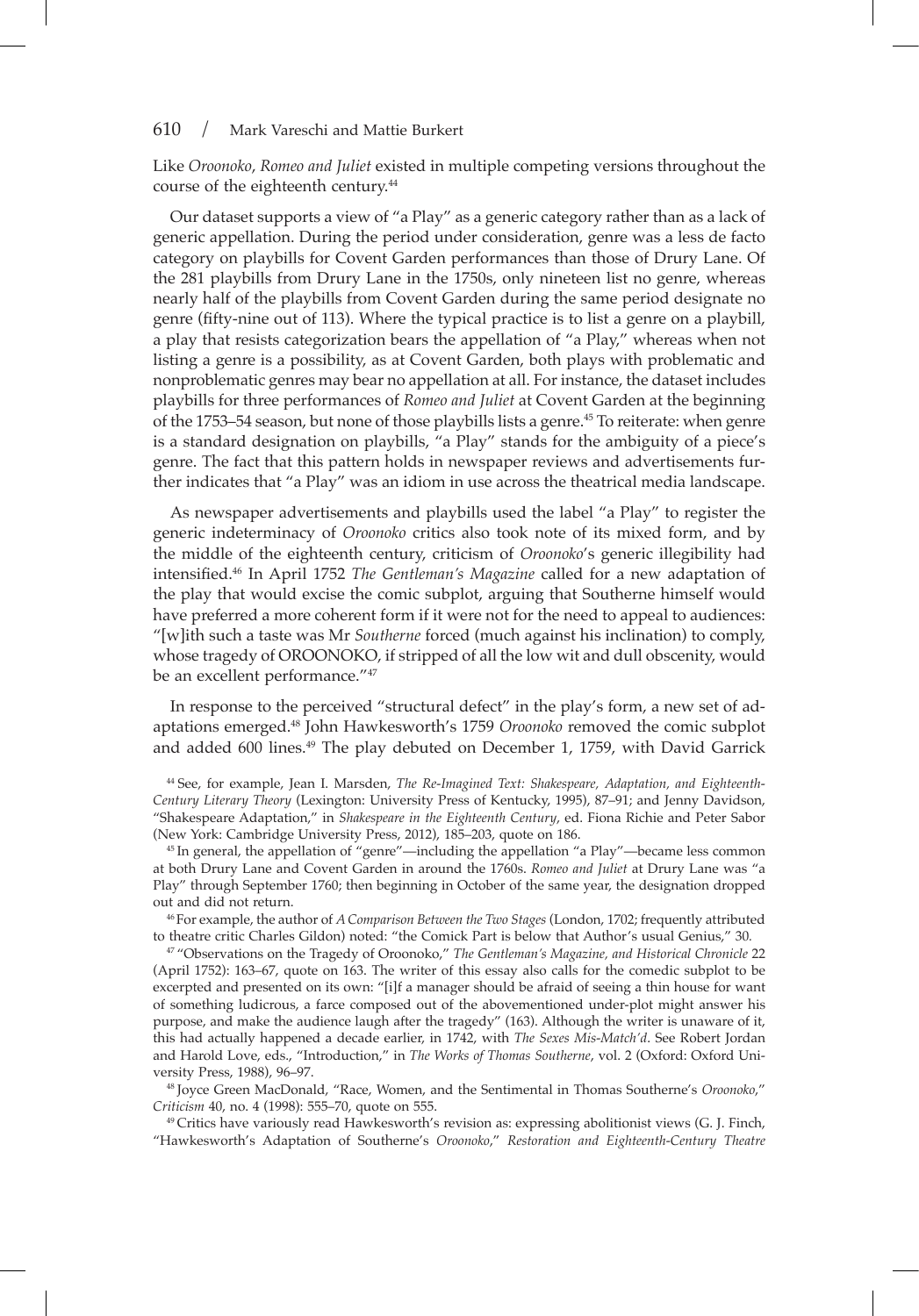in the role of Oroonoko, and it appears to have been successful with audiences, as it played eight times that month. Critics also approved of *Oroonoko* "with Alterations"; an anonymous review, possibly by Samuel Johnson, $50$  responded positively and again noted the propriety of removing the comic subplot: "[t]hat it was necessary to alter it, cannot be denied: the tragic action was interrupted, not only by comic scenes, but by scenes of the lowest buffoonery, and the grossest indecency."51 Hawkesworth had successfully created the coherent tragedy that critics had hoped for since Southerne's adaptation of Behn.

Hawkesworth's revision of *Oroonoko* was followed by several more adaptions: the never-performed, anonymous 1760 *Oroonoko*; Francis Gentleman's *The Royal Slave*, which debuted in Edinburgh in 1760 and came to London in 1769; the also anonymous 1767 *The Royal Captive* performed once at the Haymarket; John Ferriar's 1787 *The Prince of Angola*; and Thomas Bellamy's 1789 *The Benevolent Planters*. <sup>52</sup> Yet, Southerne's version persisted alongside these offshoots. Jane Spencer notes that "the revisions of Southerne did not replace the original play on the stage. During the 1760s Hawkesworth's version played at Drury Lane while Southerne's original continued at Covent Garden, and in the 1770s and 1780s Southerne's version became once more the one most regularly performed."<sup>53</sup>

The frequent adaptation and re-adaptation of *Oroonoko* have created a challenge for scholars wishing to distinguish these various post-1759 iterations from one another. While later versions alter the title along with the plot to offer some clues, Hawkesworth's and Southerne's *Oroonoko* were performed throughout the latter half of the eighteenth century under the same title, leading to inconsistent counts of performances.<sup>54</sup> Indeed, both Spencer and Basker have noted this issue and suggested possible ways of distinguishing among the Southerne, Hawkesworth, and Gentleman versions in the records collected in *The London Stage, 1660–1800*. <sup>55</sup> While this indeterminacy is a

*Research* 16, no. 1 [1977]: 40–43; J. R. Oldfeld, "The 'Ties of Soft Humanity': Slavery and Race in British Drama, 1760–1800," *Huntington Library Quarterly* 56, no. 1 [1993]: 1–14, quote on 2-3); repressing the economic system that enables the institution of slavery (Kaul, "Reading Literary Symptoms," 92); or placing sentimental emphasis on Imoinda's sexual vulnerability (MacDonald, "Race, Women, and the Sentimental," 558–63).

<sup>50</sup> James G. Basker, "Intimations of Abolitionism in 1759: Johnson, Hawkesworth, and *Oroonoko*," *The Age of Johnson* 12 (2001): 47–66, quote on 47.

<sup>51</sup> "Art. X. Oroonoko, a Tragedy, as It Is Now Acted at the Theatre-Royal in Drury-Lane," *The Critical Review, or, Annals of Literature* 8 (December 1759): 480–86, quote on 480.

 $52$  Oldfield, "The 'Ties of Soft Humanity,""  $4-5$ . The adaptations continue into the present with Biyi Bandele's *Aphra Behn's Oroonoko*, frst performed by the Royal Shakespeare Company in 1999.

<sup>53</sup>Also noting the continued performance life of Southerne's *Oroonoko* are: Jane Spencer, *Aphra Behn's Afterlife* (Oxford: Oxford University Press, 2000), 255; Oldfeld, "The 'Ties of Soft Humanity,'" 4; Basker, "Intimations of Abolitionism," 59; and Susan B. Iwanisziw, "The Eighteenth-Century Marketing of *Oroonoko*: Contending Constructions of Maecenas, the Author and the Slave," in *Troping* Oroonoko *from Behn to Bandele*, ed. Susan B. Iwanisziw (Farnham, UK: Ashgate, 2004), 141–73, quote on 156.

<sup>54</sup> Diana Jaher states that *Oroonoko* was "performed at least 315 times during the seventeenth and eighteenth centuries, and frequently was adapted" ("The Paradoxes of Slavery in Thomas Southerne's *Oroonoko*," *Comparative Drama* 42, no. 1 [2008]: 51–71, quote on 66n1); Rhoda Trooboff counts 261 performances of Southerne's *Oroonoko* before Hawkesworth's play debuted in 1759 ("Reproducing *Oroonoko*: A Case Study in Plagiarism, Textual Parallelism, and Creative Borrowing," in *Troping* Oroonoko *from Behn to Bandele*, 108–40, quote on 121–22); Iwanisziw counts 300 performances of Southerne's play during the eighteenth century ("The Eighteenth-Century Marketing of *Oroonoko*," 142).

<sup>55</sup> Basker suggests that this difference sometimes "can be inferred from the cast of characters or other details" ("Intimations of Abolitionism," 65n30), while Spencer notes that "it is possible for most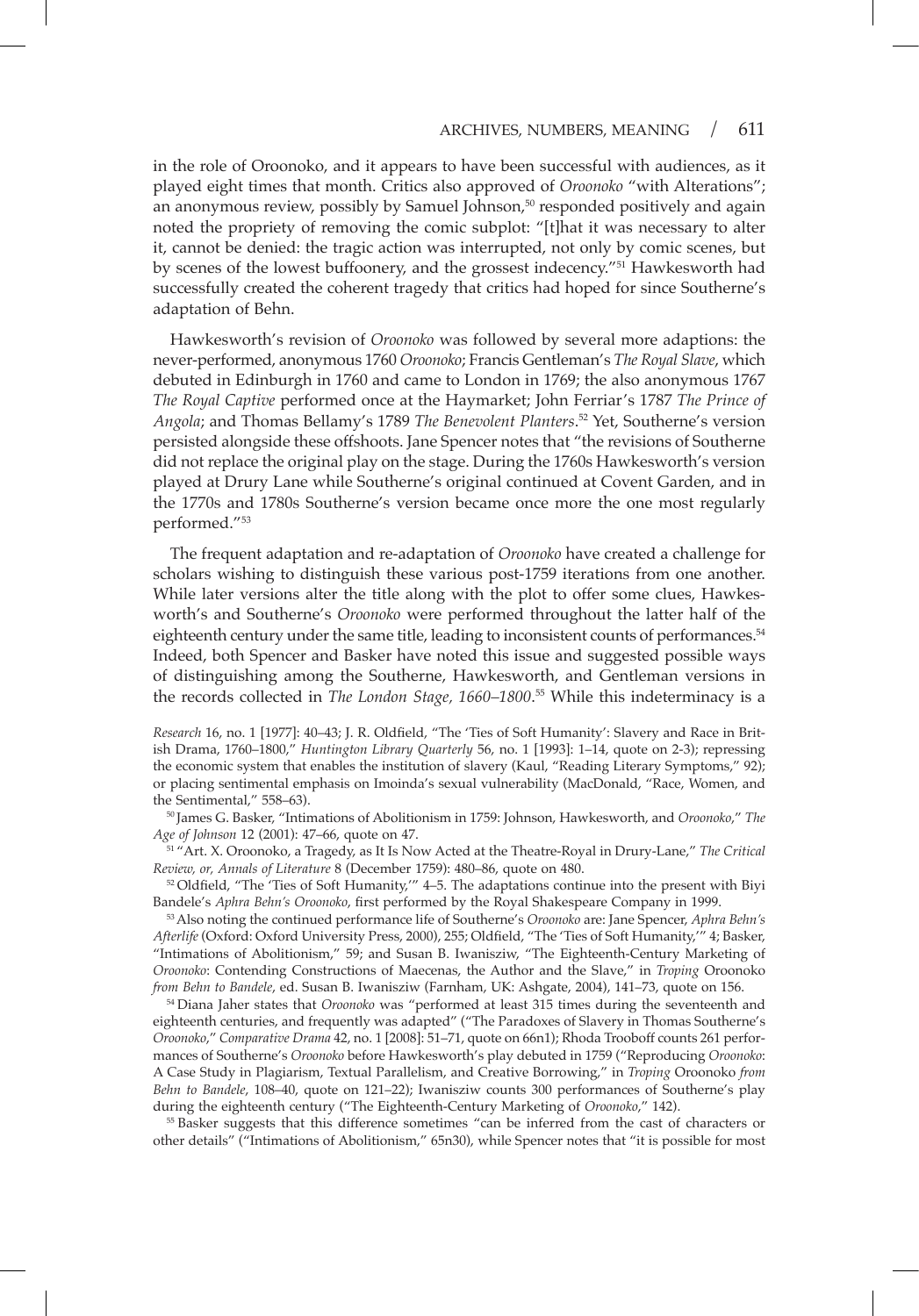problem for reconstructing performance history with any degree of precision, it points to the cultural resonance of *Oroonoko* beyond discrete performances.56 For the purposes of the eighteenth-century advertisements on which *The London Stage* is largely based, all of these plays are, in a sense, *Oroonoko*.

As the play resonates through its various adaptations and as its meanings shift for new audiences, what remains is a sense of its instability. Even after the December 1, 1759, playbill for Hawkesworth's *Oroonoko* attempted to regularize it by dubbing it "a Tragedy," future performances continued to be labeled "a Play" or lacked any generic label at all, indicating the play's continued resistance to categorization and the continuing appeal of the split-plot version. The label "a Play," then, is a way of registering not only the generic ambiguity of a specifc performance, but of locating that performance within a larger cultural formation. *Oroonoko*'s genre doesn't calcify because the play itself doesn't calcify.

If we think about generic labels pinning down the form and meaning of a text, the absence of a consistent advertising practice for *Oroonoko* gets us nowhere. But as our study shows, the label can point not just to the arc of the plot, but the life of the play itself. Rather than signaling its place in the history of tragedy or tragicomedy, the designation "a Play" indicates how *Oroonoko* continued to carry its history of standing outside stable generic categories, even after adapters attempted to regularize it. Thus examining playbills at scale helps us to discern the interactions among popular knowledge, history, and performance as manifested in theatrical advertisements. The application of the insights gained at scale to the individual case study, in this case the advertising and critical phenomena surrounding *Oroonoko*, concretizes the varying levels of instability and stability that are documented in the playbills. More importantly, this case study shows how meanings emerge from the dataset that cannot be accessed at the level of the individual cultural object examined in isolation. Until we look at hundreds of playbills, the phrase "a Play" appears only as an empty signifer.

The relationship between the individual cultural object and the curated dataset is not a transparent one; the latter is rather a heavily mediated and discipline-specifc representation of the former. Through the collection and curation of our own dataset we are acutely aware of the choices that went into its creation. The use of already curated datasets has other undeniable advantages: it may temper the infuence of the researcher on his or her fndings; furthermore, from a practical standpoint, it allows work to advance past the time-consuming labor of curation. While we would not suggest that researchers need to reinvent the wheel, we do advocate for a more explicit refection on the relationship between the dataset and the objects it describes. Such refection allows for a deeper resonance between digitally enabled research agendas and existing intellectual and disciplinary traditions. In our case the attention to the dataset as an abstraction of archival objects draws on insights from performance studies in order to respond to a long history of counting in theatre studies. This counting has often been conducted to positivistic ends: from Nicoll's counts of anonymous

entries to determine which version is being played. Cast-lists for Hawkesworth's version omit the comic characters and include reference to the 'Dance of Slaves,' while Gentleman's version is once identifed as his under the title *The Royal Slave,* so that I have taken other performances at that same theatre under that title as his" (*Aphra Behn's Afterlife*, 254n66).

<sup>56</sup> Trooboff argues that *Oroonoko* became an "authorless legend" and "a circulating trope at the disposal of many authors" ("Reproducing *Oroonoko*," 121–22).